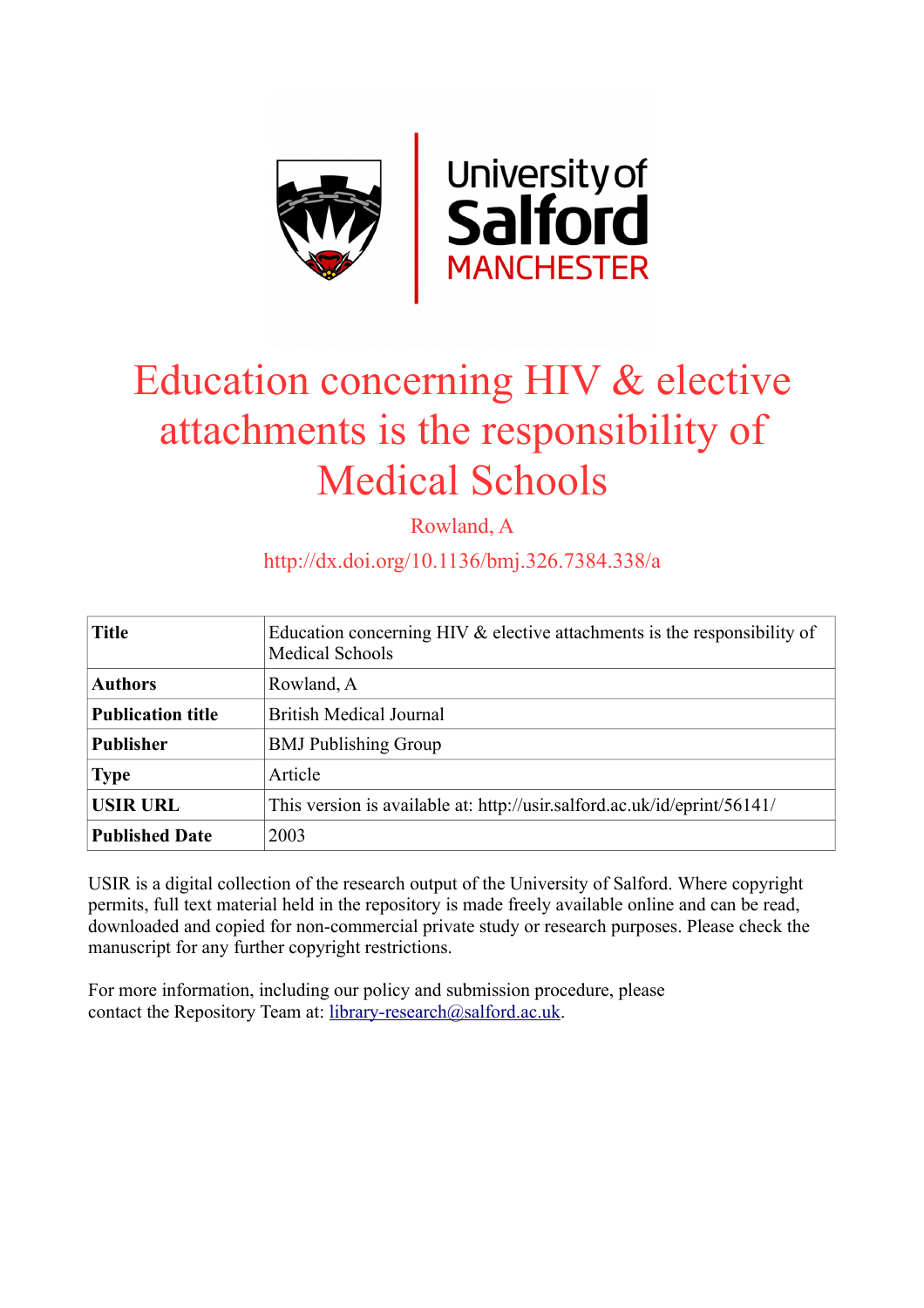## **Rapid Response: Education concerning HIV & elective attachments is the responsibility of Medical Schools**

## EDITOR:

Tai and Nielson's trauma unit should be commended for their efforts to protect foreign students from HIV during their elective attachments. They describe an induction package for students concerning needle-stick injuries as well as 24 hour support from an HIV specialist nurse and immediate availability of HIV post exposure prophylaxis. It is useful for foreign students to know the support that will be available to them during their elective attachment in the trauma unit at Johannesburg General Hospital. (1)

However, their argument that the above measures should be regarded as a minimum for any institution hosting elective medical students is unrealistic at present. This needs development over time.

Whilst it may be possible for larger institutions to have such procedures and measures in place, smaller rural host hospitals may find it difficult or impossible to comply with Tai and Nielson's recommendations.

Many students undertake electives in rural communities and hospitals where such comprehensive education packages and post-exposure support may not be fully available. These communities may not have availability of post-exposure prophylaxis for their own permanent staff, or antiretroviral therapy for patients in the local community. If the lack of these measures were to deter medical students from completing their elective attachments in such communities then extremely valuable experiences will be lost.

Tilzey and Banatvala describe updated medical school policies concerning HIV protection on electives. (2)

Medical schools sending students on elective attachments should ensure that, prior to departure, students are fully informed about the management of needle stick injuries and post exposure prophylaxis as well as many other issues concerning electives in foreign countries, including malaria and other tropical diseases, personal safety, high-risk surgical procedures and responsibilities of students, who are not yet fully qualified doctors, to recognise their limitations in a foreign environment.

Planning for the elective attachment should be an integral part of any medical school curriculum. Despatching medical schools have a responsibility to ensure that students are as well prepared as possible prior to their elective attachments. This must not be devolved to the host